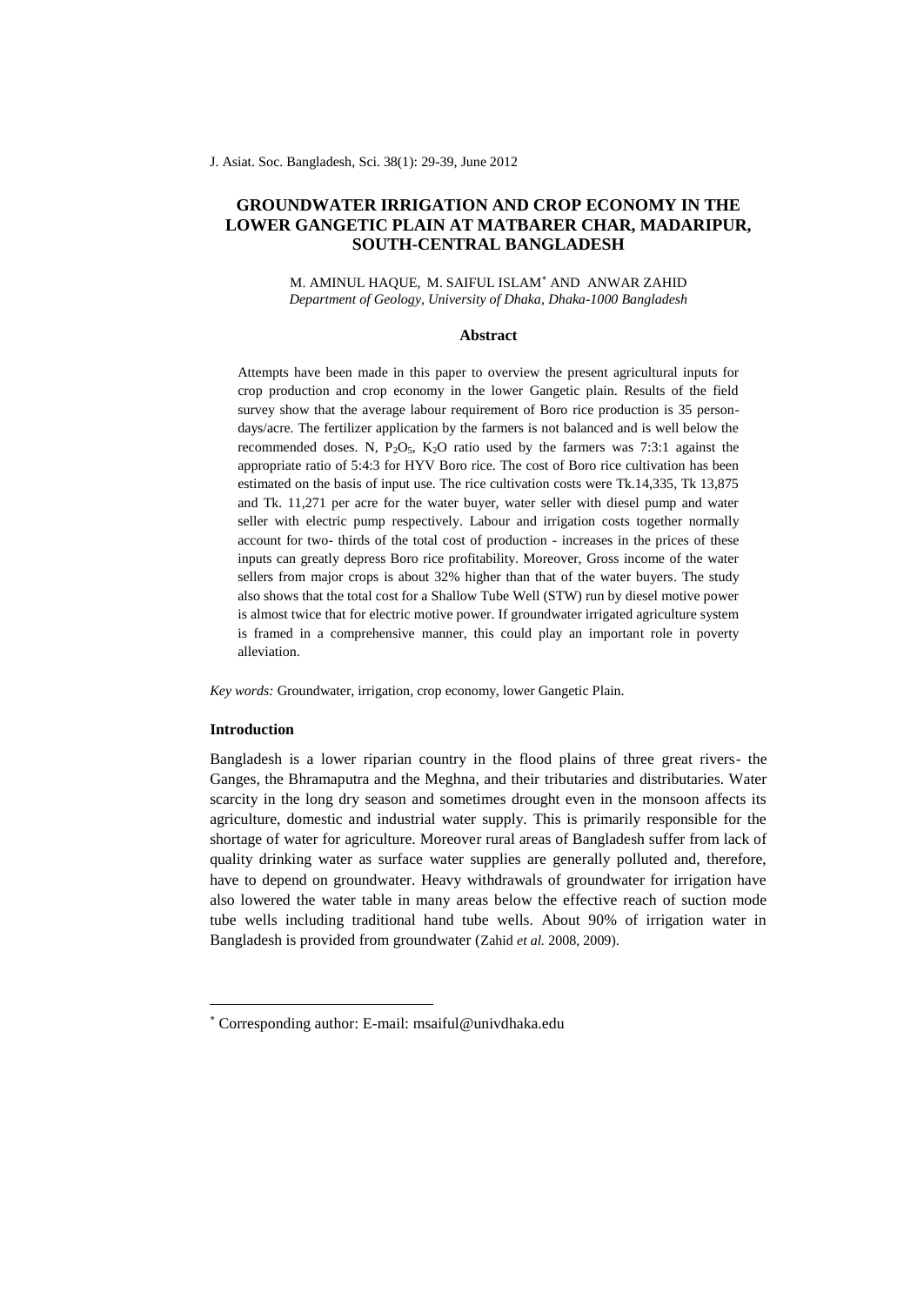Bangladesh is predominantly an agricultural country and its economy depends on agriculture. The natural catastrophe like floods, droughts etc. hinder the agricultural development. Flood and drainage congestion generally destroy the Boro crop at the ripening stage. The dominant food crop of Bangladesh is rice which accounts for about 75 percent of agricultural land use (and 28 percent of GDP). Rice production increased every year since 1980s (through 1987) except Fiscal Year (FY) 1981, but the annual increases have generally been modest, barely keeping pace with the population. Rice production exceeded 15 million tons for the first time in FY 1986-87. In the mid-1980s, Bangladesh was the fourth largest rice producer in the world, but its productivity was low compared with other Asian countries, such as Malaysia and Indonesia (Mandal 2006). High yielding varieties of seed, application of fertilizer and irrigation have increased yields, although these inputs also raise the cost of production and chiefly benefit the richer farmers.

The cultivation of rice in Bangladesh varies according to seasonal changes in the water supply. With the increasing use of irrigation, there has been a growing focus on another rice-growing season extending during the dry season from October to March. The production of this *Boro* rice, including high yielding varieties, expanded rapidly until the mid-1980s, when production leveled off at just below 4 million tons. Where irrigation is feasible, it is normal for fields throughout Bangladesh to produce rice for two harvests annually. Between rice-growing seasons, farmers do everything possible to prevent the land from lying fallow and grow vegetables, peanuts, pulses or oilseeds if water and fertilizer are available.

Groundwater irrigation plays a crucial role in agriculture of Bangladesh and thus in the national economy. Given its dense population and level of rural poverty, Bangladesh is very much in need of enhanced crop production. As far as the crop production is concerned, groundwater irrigation has contributed significantly to the cereal production, mainly *Boro* rice and wheat, by supplementing soil moisture in the dry months of November/December to April/May. Thus cropping pattern is being moved towards HYV rice. Almost all of its 9.1 million hectares of net cultivable area, however, is already in use and any additional crop output can only come from increasing yield and/or cropping intensity. Methods that are available to achieve these ends depend he mainly on irrigation – particularly minor irrigation technologies comprising low lift pumps (LLPs), deep tubewells (DTWs), shallow tubewells (STWs) and manually operated pumps (MOPs), which together are responsible for 85% of irrigation coverage in the country (Mandal 2006, Economic Review 2006). Thus groundwater irrigation is of vital importance as an input to the agricultural economy and for food security. Therefore, it is attempted in this paper to examine present agricultural development and assess the irrigated crop economy in the lower Gangetic plain as a case study.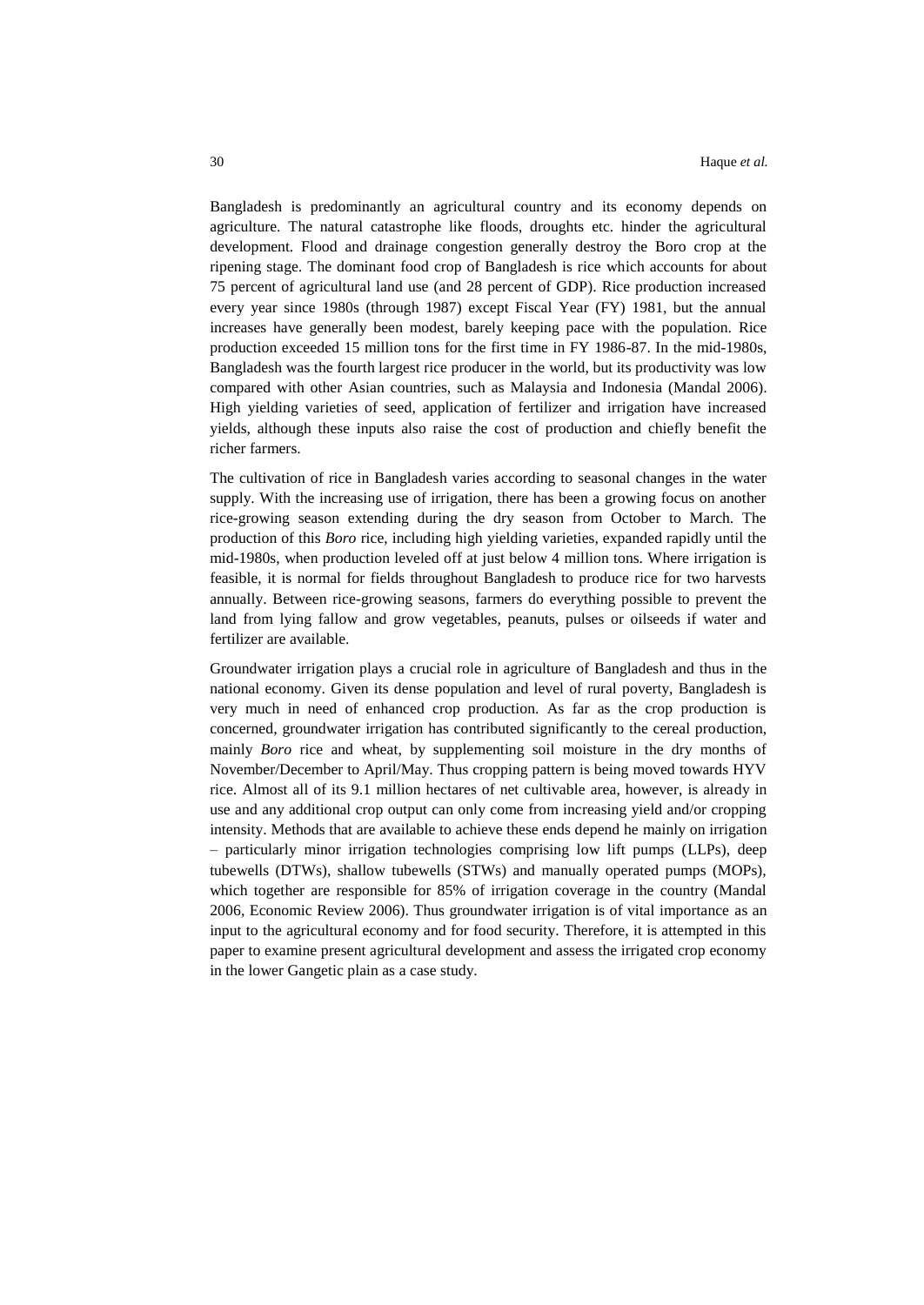Groundwater irrigation and crop economy 31

## **Materials and Methods**

*Study Site:* The study area was selected considering the poor agricultural activities and crop production, vulnerable soil fertility and less development of groundwater use compared to other floodplain areas of the country. Five consecutive villages, namely, Naktikandi, Kharakandi, Natunkandi (Latif Matbarerkandi), Purankandi and South Bakharerkandi (Sikderkandi) under Shibchar thana were selected as these villages have more involvement in groundwater irrigation, though these are surrounded by many river branches. The location of the study villages is shown in Fig. 1. The area is characterized by the erosion and accretion game of the Ganges which give rise to emergence of medium to large size shoals/sand bars (locally known as *char*). Study shows that the development of groundwater irrigation in this part of the country is not as old as the evolution of these villages (Islam *et al.* 2007).

In the study area, crop year is mainly divided into two seasons- Rabi and Kharif; again Kharif season has been subdivided into Kharif-I and Kharif-II. Rabi season starts from mid-October and ends in mid-March, while Kharif-I season spreads from mid-March to mid-July and Kharif-II within the span of mid-July to mid-October. Crop production is greatly influenced by the seasons. Farmers select their crops based on the land type, availability of irrigation water and on the local market demand. Rice, wheat, mustard, jute, lentil, spices, vegetables, sugarcane are the major crops cultivated in the area. The dominant irrigated crop in the study area is HYV Boro rice. With the increasing demand for municipal and rural supplies, agricultural, industrial and other uses, and understanding the natural distribution for long-term sustainability of groundwater irrigation is very important.

*Sample Collection:* The study area covered five adjacent villages of Naktikandi, Kharakandi, Natunkandi, Purankandi and Sikderkandi under Matbarer Char Union of Shibchar Upazila, Madaripur district of southwest Bangladesh. The area was selected considering the low agricultural growth and groundwater development. This study was based on the field survey data collected during the survey period (January-March 2007) through direct interviews of 83 respondents using structured questionnaires. The respondents were selected randomly covering all the study villages. Among the respondents, there were 49 water buyers (WBs) and 34 water sellers (WSs) which have been given in Table 1. The study also covered as many as 44 wells out of which 3 were of electric centrifugal pump and the rests were of diesel centrifugal pump.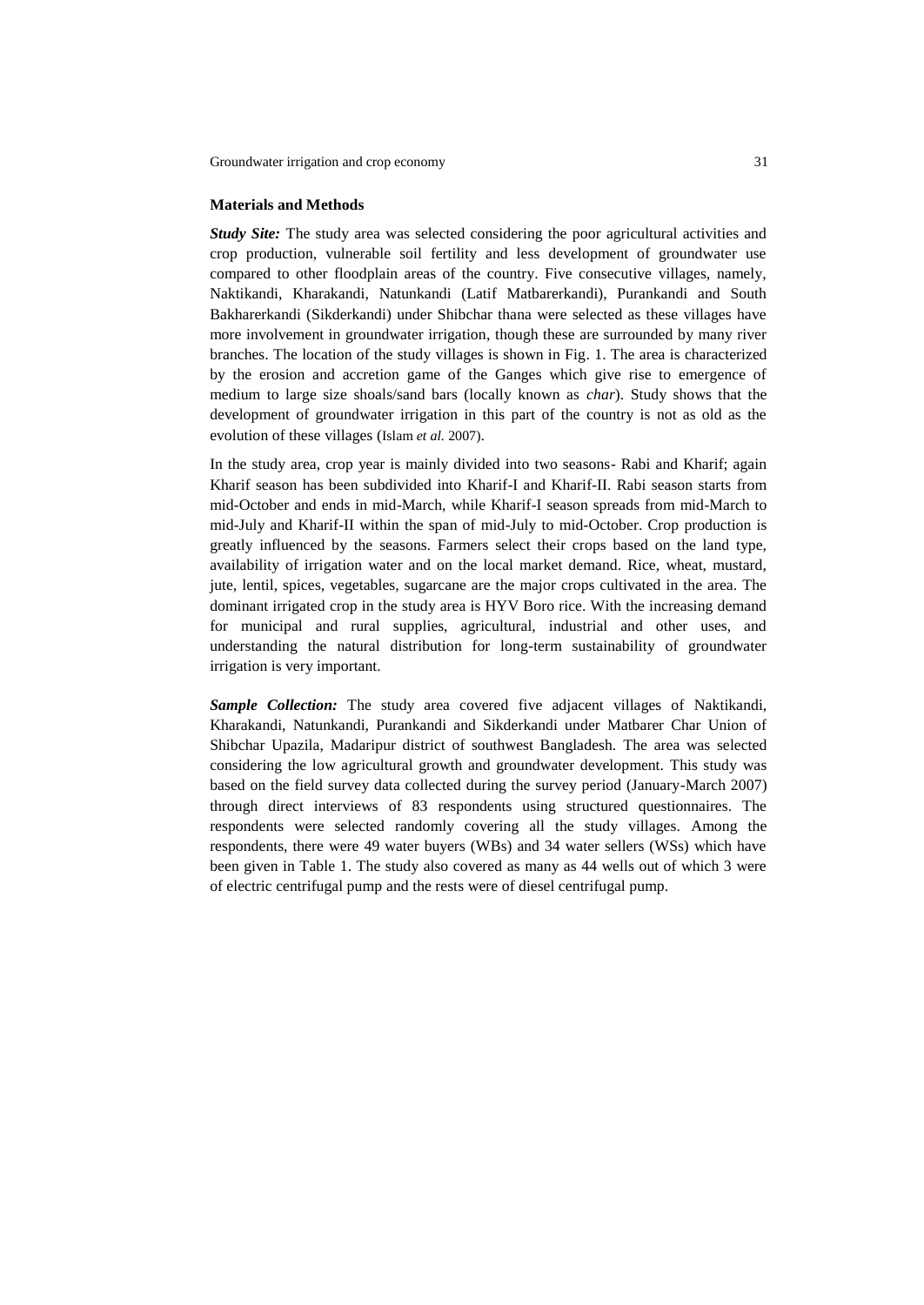

Fig. 1. Location of study villages under Matbarer char Union, Shibchar, Madaripur (modified after Alam *et al.* 1990).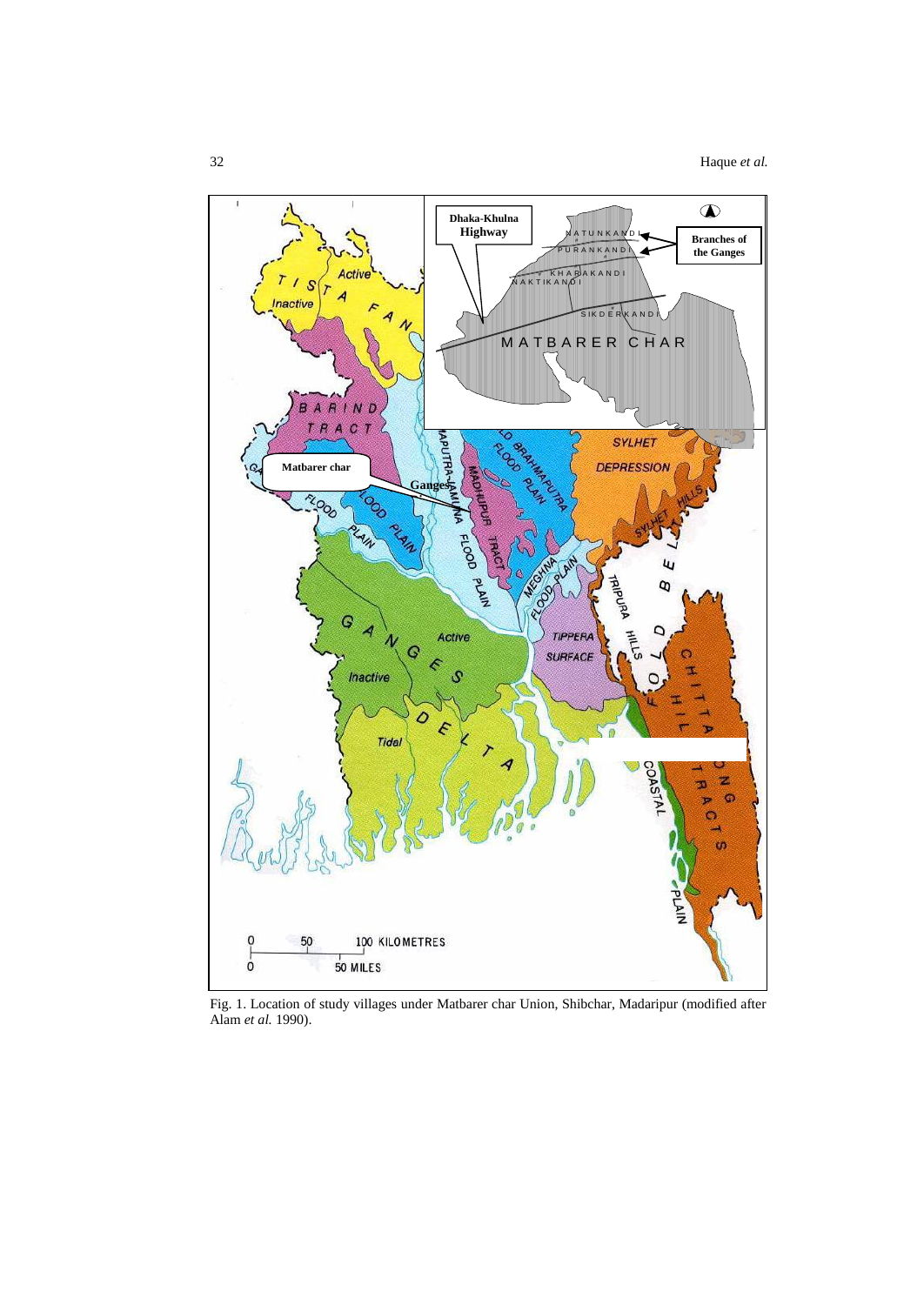Groundwater irrigation and crop economy 33

| Table 1. Summary of the respondents' count. |  |  |  |
|---------------------------------------------|--|--|--|
|---------------------------------------------|--|--|--|

|                        | Villages with number of respondents |  |  |    |                                                         |       |
|------------------------|-------------------------------------|--|--|----|---------------------------------------------------------|-------|
| Water Transaction Code |                                     |  |  |    | Naktikandi Kharakandi Purankandi Natunkandi Sikderkandi | Total |
| WВ                     |                                     |  |  |    |                                                         | 49    |
| WS                     |                                     |  |  |    |                                                         | 34    |
| Total                  |                                     |  |  | ٥. |                                                         |       |

#### **Results and Discussion**

*Economics of Groundwater Extraction* **:** details of economics of groundwater extraction presented in Table 2 show that capital costs of well installation per well including pumps are approximately Tk 1,000 for Diesel Centrifugal (DC) and 900 for Electric Centrifugal (EC) power motive. Costs have been indexed at current prices using wholesale price indices. Repair and maintenance cost of running the well/season in 2005-06 is estimated to be about Tk 1,380 and Tk 300 for DC and EC power motive, respectively. The average supervision, diesel and lubricant cost per well per season is about Tk 11,364, Tk 34,976 and Tk 1,351, respectively while the supervision and electricity cost for EC motive power is Tk 8,000 and Tk 15,000, respectively. The study shows that the total cost for a STW run by DC motive power is almost twice that for EC motive power. This is why the farmers in the study villages are strongly in favor of EC motive power.

**Table 2. Comparative economic analysis for DC and EC motive power.**

| Item                        | DC Cost (Tk) | $EC$ Cost $(Tk)$ |
|-----------------------------|--------------|------------------|
| Well construction cost      | 1,00         | 900              |
| Distribution line cost      | 566          | 566              |
| Repair and maintenance cost | 1,380        | 300              |
| Supervision cost            | 11,36        | 8,00             |
| Diesel/electricity cost     | 34,97        | 15,00            |
| Lubricant (Mobil) cost      | 1,351        | -                |
| Total cost per STW          | 50,63        | 24,76            |

*Cropping Pattern, Cropping Intensity and Yield of Major Crops :* Cropping pattern for each village under present situation is furnished in Table 3. A wide range of cropping patterns was found in the study area, but the major patterns are rice based. Pulses, oilseeds, vegetables, jute, wheat, sugarcane are the major non-rice crops. With the availability of ensured irrigation water, farmers shifted towards growing more productive Boro-Fallow-Aman pattern. Previously the cropping pattern in the study area was Aus-Jute-Fallow. Rice is the most dominant crop being grown almost everywhere in the study villages throughout the year in each of the Kharif-I, Kharif-II and Rabi seasons. The cropping pattern was covered by 79.22% with rice and mustard, and the remaining 20.78% by jute, sugarcane, onion, pulses, oilseeds and vegetables etc.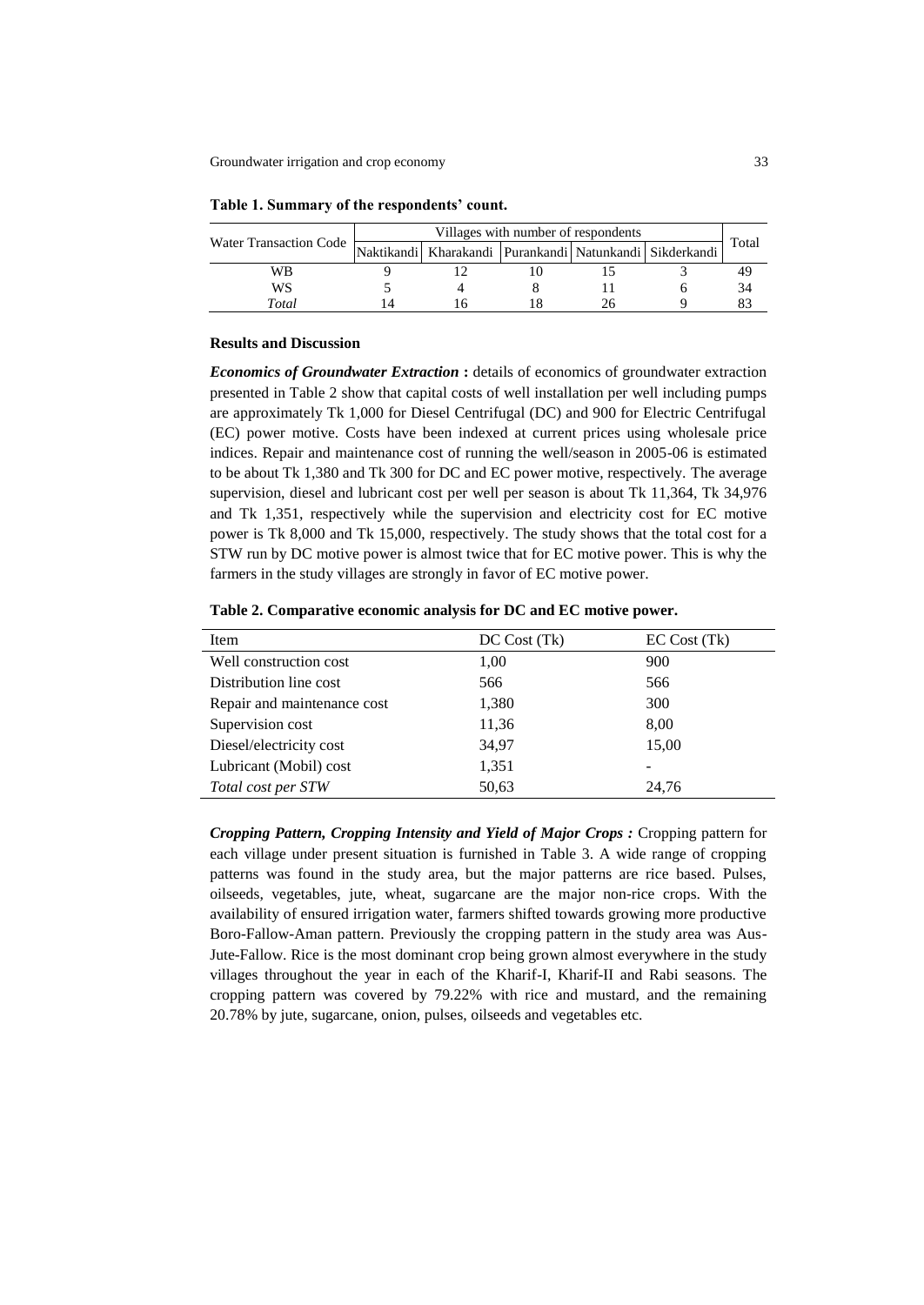| Village Name | <b>Cropping Patterns</b>                            |
|--------------|-----------------------------------------------------|
| Naktikandi   | Rabi Crops-Boro Rice-Fallow/ Sugarcane              |
| Kharakandi   | Rabi Crops-Boro Rice-Fallow/Wheat-Jute/Mesta-Fallow |
| Purankandi   | Boro Rice-Fallow-T Aman/ Wheat-Jute-Fallow          |
| Natunkandi   | Boro Rice-Fallow-T Aman/ Rabi Crops-T Aman-Fallow   |
| Sikderkandi  | Rabi Crops-Boro Rice-Fallow                         |

| Table 3. Present cropping patterns in the study area. |  |  |  |  |  |  |  |  |
|-------------------------------------------------------|--|--|--|--|--|--|--|--|
|-------------------------------------------------------|--|--|--|--|--|--|--|--|

The cropping intensity is determined as the ratio of total cropped area to net cultivated area, which is expressed in terms of percentage. Farmers grow one or two crops and left their lands fallow during the rest of the time. The highest cropping intensity was found to be 173% in Purankandi village while the lowest was 124% in Sikderkandi village. The average cropping intensity in the study area was 146%. The country has achieved an average cropping intensity of about 185% (NWMP 2001).

The yield of different crops in the study area presented in Table 4 shows that the survey result produced mixed evidence about the change in yields of different crops. For irrigated Boro rice, only about a quarter of the respondent farmers reported an increase, whereas 65% reported decreases and the remainder had no change in yield in the year 2006 compared to 5 years ago. For other crops there were mixed responses as well. Main causes of yield decline/stagnation of HYV Boro rice as per farmers' opinions were intensive cropping, unbalanced fertilizer application with more use of nitrogenous fertilizer and/or no fertilizer use over mining soil nutrients compared to crop removal etc.

| Crop Name       | Average Yield (Kg per acre) |  |
|-----------------|-----------------------------|--|
| <b>HYV</b> Boro | 1945 (for Water Buyer)      |  |
|                 | 2086 (for Water Seller)     |  |
| T. Aman         | 371                         |  |
| Wheat           | 720                         |  |
| Mustard         | 148                         |  |
| Sugarcane       | 12160                       |  |
| Onion           | 2304                        |  |
| Jute            | 640                         |  |

**Table 4. Yield of major crops in the study area.**

*Groundwater Productivity on Boro Rice :* The rice variety widely adopted in the study area is BR-29. This variety has grown in duration of 140 to 150 days. The preferred planting method is transplanting of seedling using wet bed technique. After land is prepared, 35-40 days old seedlings are transplanted to the field and then the irrigation water supply period commences. The 3-day rotation method is practiced for water distribution in the study area. The water sellers maintain the rotational system. On an average, water is applied 35-40 times in the field during rice crop season. Due to seasonal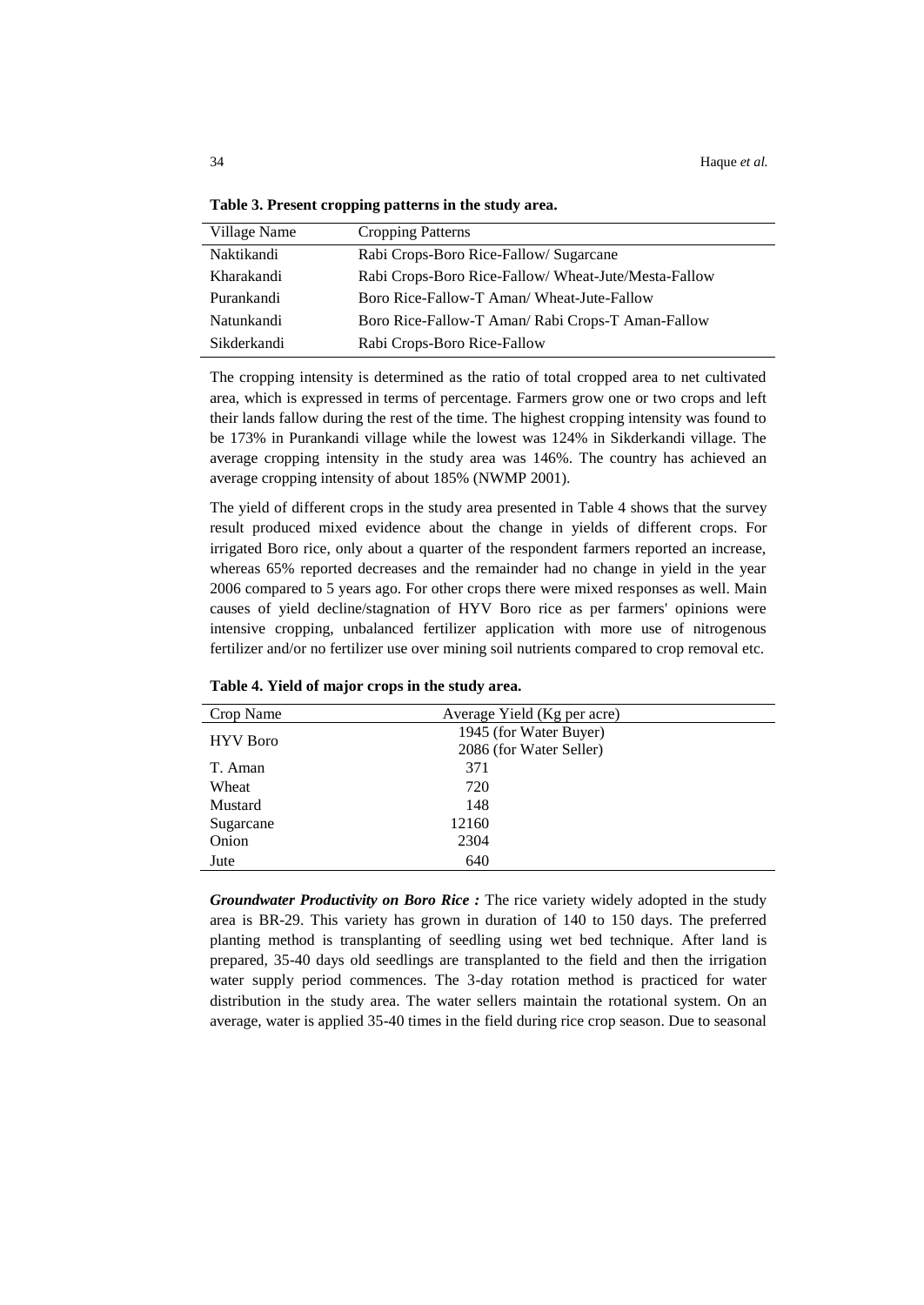river flood in the area, deposition of new finer sediments allows more percolation of irrigated water causing absorption of more water. It was observed that continuous shallow ponding is needed to obtain a good rice yield. Most of the farmers are familiar with the rotational irrigation schedule and have accepted it as an equitable program for water sharing. The applied groundwater productivity and applied irrigation rate for water sellers and buyers are presented in Table 5. The survey result shows that water sellers applied more water than the water buyers.

Village Name Water Productivity Water Seller ) Water Seller Water Buyer Water Seller Water Buyer Applied Irrigation Rate  $(m<sup>3</sup>$  per acre) Naktikandi 0.27 0.36 7720 5340 Kharakandi 0.57 0.58 3643 3357 Purankandi 0.31 0.35 6665 5554 Natunkandi 0.42 0.46 4895 4200 Sikderkandi 0.35 0.41 8053 2739

*Average* 0.38 0.43 6195 4238

**Table 5. Groundwater productivity and applied irrigation rate for Boro rice in the study area.**

There is a common understanding among the farmers that the more the water depth in the field within limits, the better the yield of irrigated rice. In fact, this is not true. Even under irrigated conditions, occasional drainage is necessary for aeration. A series of water management studies conducted by BRRI indicated that a range of water depths ranging from soil saturation only to 10 cm standing water gave statistically insignificant differences in rice yields, provided other management practices were uniform and equal (Islam 1986, 1987). It was observed that the average groundwater productivities were  $0.38$  and  $0.43$  kg m<sup>-3</sup> for water sellers and water buyers, respectively. National Water Management Plan (NWMP 2001) recommended total required water depth for HYV Boro rice is between 1200 and 1500 mm per season, depending on soil condition. Considering the maximum value the average water used by farmers was 34 % more than the recommended limit, which has no contribution to the growth of crops (Islam 1989, 1991).

*Crop Economy and Cost of Boro Rice Cultivation :* Crop production inputs such as human labor, draft power and most seeds are generally supplied by farmers in Bangladesh. However, with the shift to HYV technologies, there great importance of purchased inputs such as chemical fertilizer, pesticides, irrigation and power tiller services etc., which are marketed through private-sector traders.

The input use and cost of Boro rice cultivation at present situation are presented in Table 6. The cultivation costs were Tk 1,4335, Tk 1,3875 and Tk 1,1271 per acre for the water buyer, water seller with diesel pump and water seller with electric pump respectively.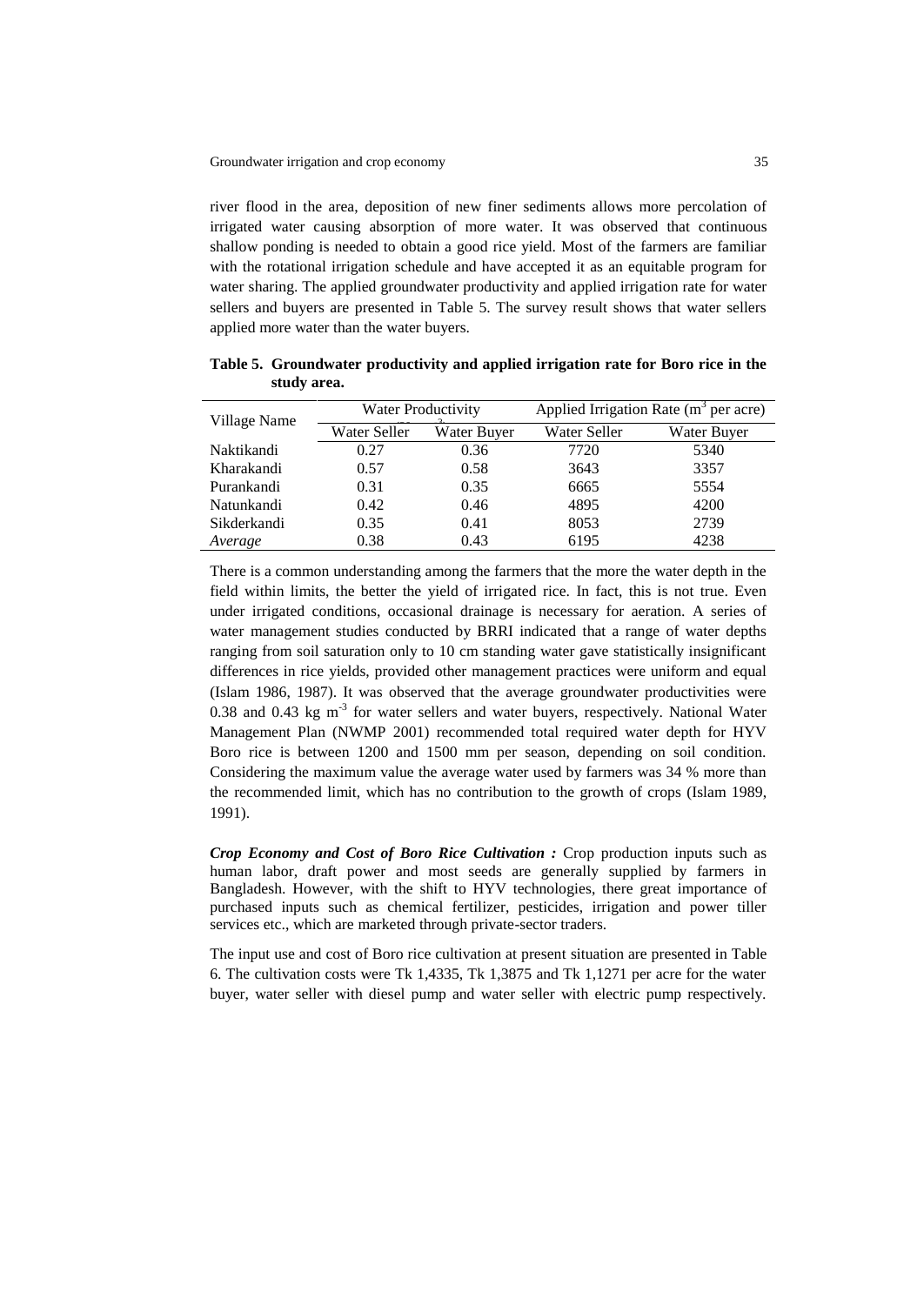Water buyers' cultivation cost was slightly higher than that of the water sellers. This is mainly due to the difference in irrigation cost (Table 6).

| Line Items                                       | Qty. $(Kg)/No$              | Rate $(Tk kg^{-1})$ | Total Tk per |
|--------------------------------------------------|-----------------------------|---------------------|--------------|
|                                                  |                             | or Tk Day           | acre         |
| Seed                                             | 20                          | 30                  | 600          |
| Seed bed preparation                             | $2$ (man-day)               | 125                 | 250          |
| Seed bed Management                              | $2$ (man-day)               | 125                 | 250          |
| Land Preparation (Power Tiller)                  | 8                           | 125                 | 1,000        |
| Transplanting, Weeding and                       | $35 \text{ (man-day)}$      | 125                 | 4,375        |
| Harvesting                                       |                             |                     |              |
| Pesticide                                        | $\mathcal{D}_{\mathcal{L}}$ |                     | 300          |
| Fertilizer                                       |                             |                     | 1,400        |
| Irrigation (Water Buyer)                         |                             | 6,160               |              |
| Irrigation (Water Seller with DC motive power)   |                             | 5,700               |              |
| Irrigation (Water Seller with EC motive power)   |                             | 3,096               |              |
| Total cost for water buyer                       |                             | 14,335              |              |
| Total cost for water seller with DC motive power |                             | 13,875              |              |
| Total cost for water seller with EC motive power |                             | 11,271              |              |

**Table 6. Cost of cultivation of Boro rice in the study area.**

The gross income analysis from major crops both for water sellers and water buyers is presented in Table 7. Two major crops were considered for income analysis in the study area. The gross income for water buyers was estimated from crop yield per acre multiplied by its unit price. The income from water selling makes the difference between water buyers' and water sellers' gross income per year. Gross income of water sellers is about 32% higher than that of water buyers.

**Table 7. Gross income analysis from major crops for water buyers and water sellers.**

| Income        | WBs (Tk per acre) | WSs (Tk per acre) |
|---------------|-------------------|-------------------|
| Boro rice     | 21,250            | 22,789            |
| Mustard       | 2,812             | 2,812             |
| Water selling | -                 | 6.160             |
| Gross income  | 24,062            | 31.761            |

*Impact of Groundwater Irrigation and Other Inputs on Crop Economy:* Besides irrigation, crop production needs various agricultural practices- land preparation, seedling or plantation, application of fertilizers, intercultural operations, plant protection etc. for a good harvest as those have impacts on crop economy. A timely cultural operation increases the yield, but in the study area cultural practices are not upto the mark. As a result, yield obtained for different crops are not satisfactory. Human labor and animal power are required in various stages of crop production. Peak period for human labor is during transplantation and harvesting while animal labor in land preparation. There is a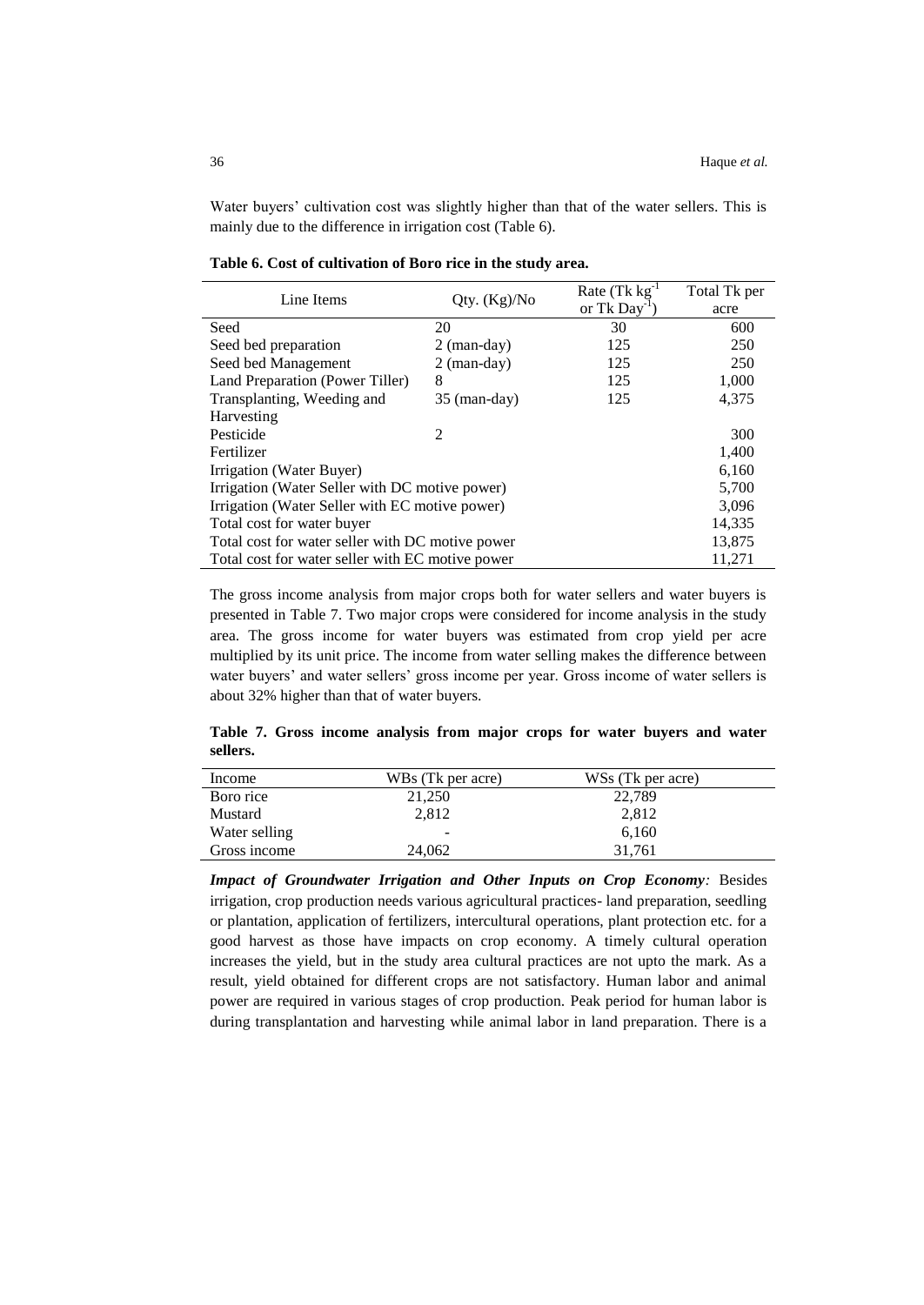high demand for labor during the *Boro* rice transplantation and harvest. Power tiller is used for land preparation in the study area. Farmers started using power tillers to meet up the shortage of draft power. Field survey shows that the average labor requirement of Boro rice production is 35 person-days/acre. Vegetable production is more laborintensive than rice crops, requiring an average of 70 person-days.

Chemical fertilizers are important inputs for HYV rice production. In the study area, all farmers apply chemical fertilizers and only a few are reported to use organic manures. Nitrogen is the most common and widely used nutrient and urea is the major source of nitrogen. Phosphate is next only to nitrogen in total volume of use as fertilizer. The most widely used phosphate fertilizer is TSP. Potash is the third most widely used nutrient, and MP is the only source of potash. In some areas the farmers have reported zinc and sulpher deficiency and they used gypsum or zinc sulphate to overcome that deficiency. In the area, farmers use Urea, TSP and MP at the rate of 110-150, 60-90 and 20-30 kg/acre respectively. The fertilizer application by the farmers is not balanced and is well below the recommended doses. N,  $P_2O_5$ ,  $K_2O$  ratio used by the farmers was 7:3:1 against the appropriate ratio of 5:4:3 for HYV Boro rice (NWMP 2001). Previously, organic manure was applied but now-a-days cow dung is mostly used as fuel. Though the application of organic manure as cow dung would enrich the soil structure and increase the water holding capacity of soil but it is used mostly for household fuel consumption instead of field application.

*Agricultural Constraints* **:** Over the recent years, because of land and technological constraints, growth of crop agriculture has been less than expected. Bangladesh has a very little scope to increase agricultural production through expansion of land, as the cultivated land has remained constant and even decreased in many cases. The introduction of modern varieties of rice, wheat, oil seeds, potato and other crops has shortened the production cycles and increased cropping intensities and yield. With the expansion of boro cultivation, diesel for operating pumps is becoming a major agricultural input, and cost on this account will increase due to the high price of petroleum fuels in the world market. The higher cost of engines, pumps and installation cost of the tube well along with higher operation cost will make it less economical. The allocation for subsidies has been kept at a minimum level for allowing Government intervention at times of scarcity, which has been taken as an advantage by the private sectors to make undue profits. Lack of electric supply and/or diesel outlet is big problems being faced by the farmers in the study area. Due to very small size of holdings and large number of individual holdings, the financial position of individual farmers to own individual tube wells is very difficult and of uneconomical proposition. Only cooperatives, association or share of farmers can have the full benefits from the shallow tube wells if they are suitably supported and encouraged by the concerned authority.

In the study area, the water sellers install their wells or pumps in their own plots or on other farmers' plot to irrigate their own plots and sell excess water to other farmers under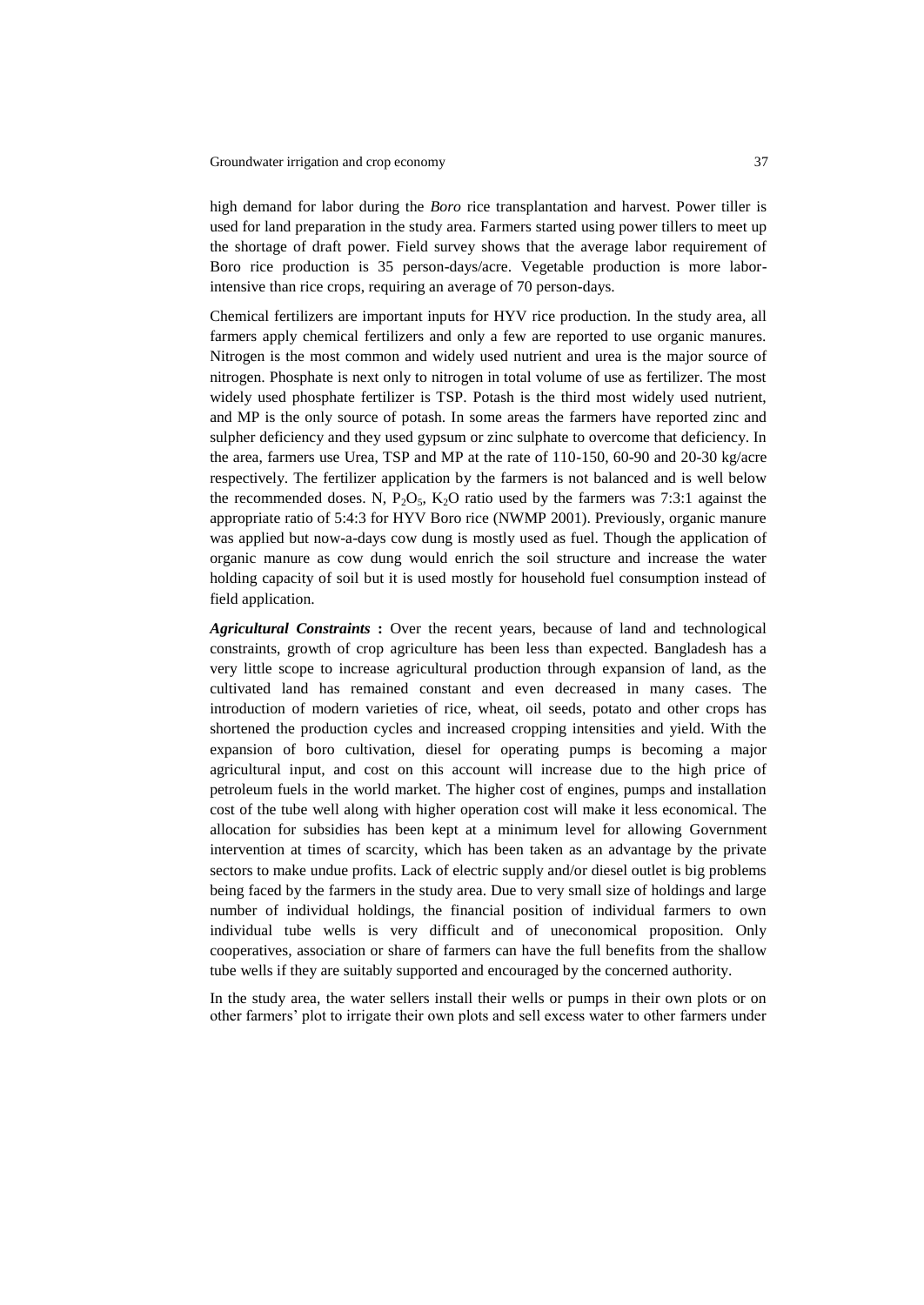varied contractual arrangements. There are very few water sellers who do not have any land in their tubewell command areas and run their pumps absolutely with business interests. Small farmers dominated the ownership of STWs. Entry or exit of pump owners in the irrigation business depends on profits or losses, pump capacity, size of the command area, operating capital, managerial efficiency, condition of machine, reputation, social relationship etc. The labor engaged in agriculture has also been declining. Apart from the rural to urban migration of households, there has also been a movement from farm to non-farm occupations within the rural areas supported by the opportunities of employment created in the rural trade and transport sectors with the expansion of rural roads, the increased marketed surplus of agricultural product, improvement of literacy rates, migration to foreign countries etc. However, there is huge potentiality of agricultural expansion applying and increasing suitable technology and enhancing knowledge and efficiency of local farmers. Moreover, the provision of electricity for irrigation pumps should be given top priority, as the cost of irrigation by electric pumps is about 50% lower than that for diesel run pumps. There should have diesel supply at subsidized rate until and unless the electricity reaches the irrigation pump motors in the study area.

#### **Acknowledgements**

The authors gratefully acknowledge International Water Management Institute (IWMI) authority for its all out support to carry out the research work.

#### **References**

- Alam, M. K., A.K.M.S. Hasan, M. R. Khan and J.W. Whitney. 1990. *Geological map of Bangladesh*. Geological Survey of Bangladesh, Dhaka. 1 p.
- Economic Review. 2006. Ministry of Finance, Government of Bangladesh. 224pp.
- Islam, A.J.M.A., 1986. Review of agronomic research and its future strategy. Adv. In Agronomic Res. in Bangladesh. *Bangladesh Soc. of Agron*. BARI. Joydebpur. **1:**60.
- Islam, A.J.M.A. 1987. *Farmers perception of soil fertility and crop productivity trend – a study* conducted by AST / CIDA with direction of the Ministry of Agriculture, Govt. of Bangladesh. 37 pp.
- Islam, A.J.M.A. 1989. Technological need to ensure food production by 2000 A.D. A paper presented at the annual symposium of Bangladesh society of Agronomy, June 3-4, 1989. 46 pp.
- Islam, A.J.M.A. 1991. Current Status and Future Plans of rice Research and Production in Bangladesh. A keynote paper presented at the INGER meeting held at Dhaka on December 02-04, 1991. 6 pp.
- Islam, M.S., Anwar Zahid, M. Aminul Haque and M.A.F.M. Rashidul Hasan, 2007. Problems and prospects of groundwater irrigation market in Bangladesh: A case study from Lower Gangetic Floodplain of Southwest Bangladesh. *Journal of Applied Irrigation Science.* **42(2)**: 157-171. DLG-Verlags-GmbH, Germany.
- Mandal, M.A.S. 2006. Groundwater Irrigation Issues and Research Experience in Bangladesh. Presented at the International workshop on Groundwater Governance in Asia. 12-14 November, 2006, IIT Roorkee, India.